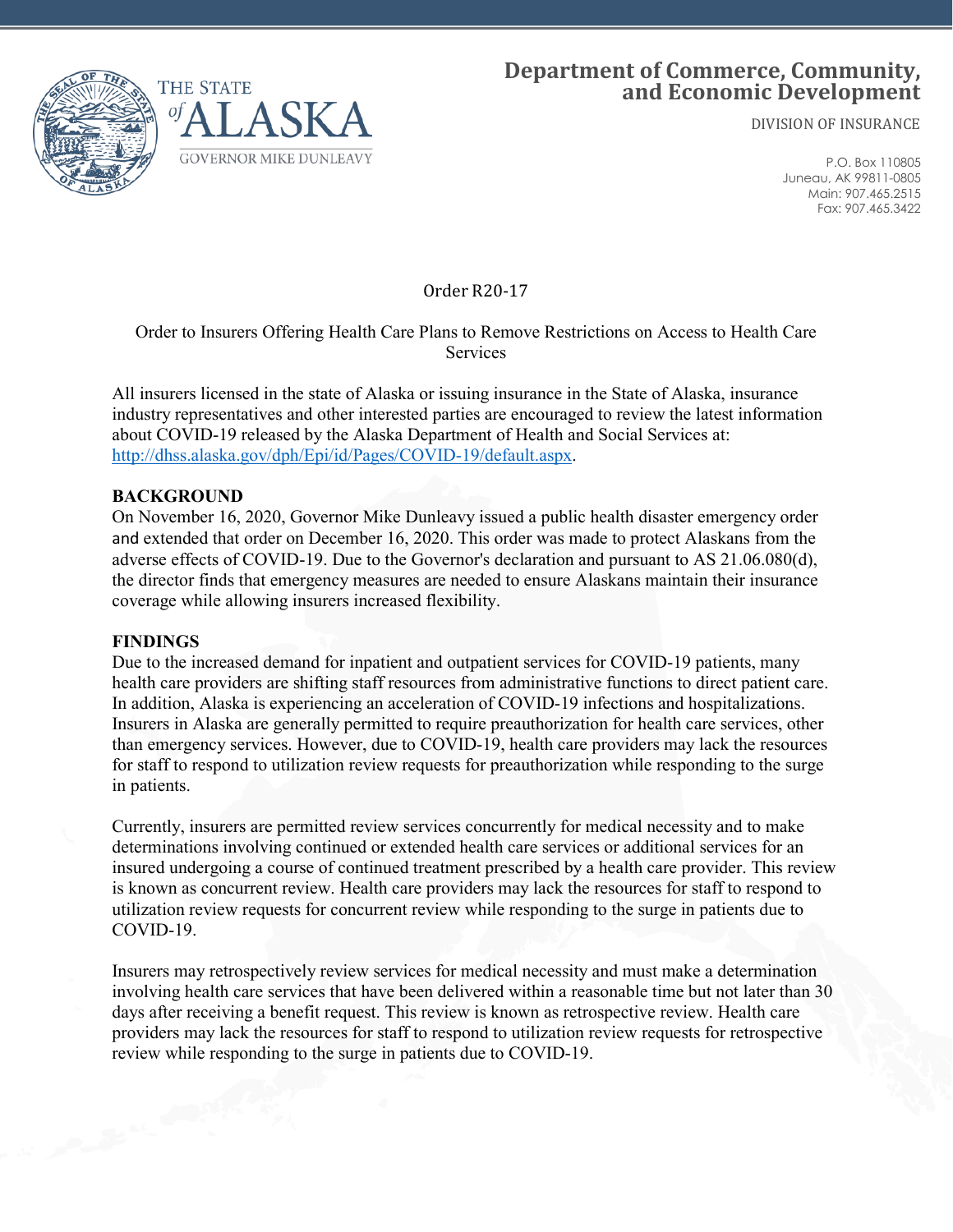It may become necessary for alternate sites to be opened to handle overcrowding in health care facilities. Health insurance contracts and clinical guidelines directing those contracts may contain government facility exclusions or requirements for facilities to hold specific licenses.

# **THE DIRECTOR HEREBY ORDERS:**

#### **1. Suspension of Preauthorization Requirements for Medical Services**

The Division of Insurance is ordering insurers to suspend preauthorization review for inpatient and outpatient services for the duration of the COVID-19 pandemic as determined by the Chief Medical Officer of the State of Alaska. However, all health care providers should use their best efforts to provide notice to the insurer as soon as reasonably possible, including information necessary for an insurer to assist in coordinating care and discharge planning.

## **2. Suspension of Concurrent Review for Inpatient Hospital Services**

Insurers shall suspend concurrent review for inpatient hospital services provided.

#### **3. Suspension of Retrospective Review for Inpatient and Outpatient Services and Emergency Services and Payment of Claims**

The division is ordering insurers to suspend retrospective review for inpatient and outpatient services and emergency services. Insurers shall pay claims that are otherwise eligible for payment without first reviewing the claims for medical necessity.

Insurers may request information to perform a retrospective review, reconcile claims, and make any payment adjustments after January 1, 2021, subject to further evaluation as the COVID-19 situation develops. If health care provider accepts payment for such claims, it should not enforce any contractual limitations regarding the permissibility of retrospective review or overpayment recovery. The timeframes for insurers to conduct a retrospective review or overpayment recovery shall be extended for 60 days once retrospective review is resumed. Upon the resumption of retrospective review, insurers shall take into consideration the circumstances involving the COVID-19 pandemic when reviewing such claims.

## **4. Suspension of Preauthorization Requirements for Post-Acute Placements**

This suspension includes but is not limited to skilled nursing facilities, home health, acute rehabilitation, and long-term acute care. As previously stated, insurers are permitted to require preauthorization for health care services other than emergency services. To permit health care providers to discharge patients to lower levels of care when medically appropriate, insurers shall suspend preauthorization requirements for post-acute placements, including but not limited to, skilled nursing facilities, home health care services, acute rehabilitation services, and long-term acute care hospitals, following an inpatient health care facility admission. Insurers may review post-acute placements for medical necessity concurrently or retrospectively.

Insurers should keep in mind applicable regulations requiring a plan of care for home health care services be established and approved in writing by a physician. This requirement remains unchanged by this Order, except to the extent that the State of Alaska has permitted telehealth and verbal orders to suffice for this requirement for the duration of the COVID-19 emergency. Furthermore, insurers shall provide health care providers with an up-to-date list of all network rehabilitation facilities, long-term acute care hospitals, and skilled nursing facilities to facilitate such discharges. Health care providers should use their best efforts to transfer insureds to